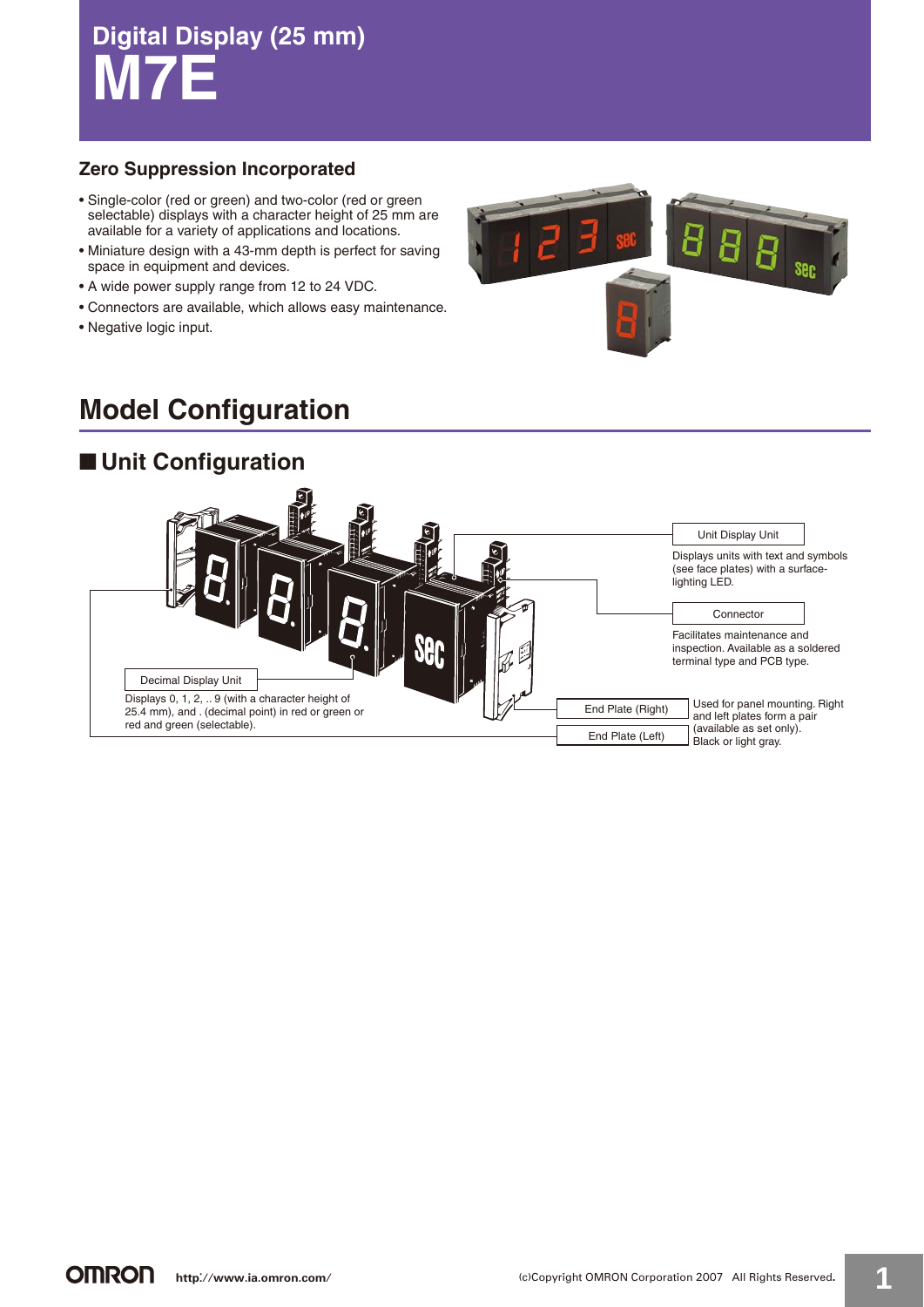# **Ordering Information**

# ■ List of Models

| <b>Display contents</b> |            | Display color                           | <b>Type</b> | <b>Model</b>                 |
|-------------------------|------------|-----------------------------------------|-------------|------------------------------|
|                         | Decimal    | Red                                     | Negative    | M7E-02DRM2                   |
|                         |            | Green (See note 1.)                     |             | M7E-02DGN2                   |
|                         |            | Red/green (two<br>colors) (See note 1.) |             | M7E-02DRGN2                  |
|                         | Unit       | Red                                     |             | $M7E-02UR2-$ (See note 2.)   |
|                         | <b>NHP</b> | Green                                   |             | $M7E-02UG2-[]$ (See note 2.) |

**Note: 1.** The M7E-02DGN2 (single-color (green) model) is different from the M7E-02DRGN2 (two-color (red and green) model) in displayed tone.

**2.** The symbol in the box ( $\square$ ) expresses the code for the display contents. Refer to page 6.

#### **Connectable PLCs**

| M7E model      |          | <b>PLC's output method</b>         |                |                 |  |  |  |
|----------------|----------|------------------------------------|----------------|-----------------|--|--|--|
| <b>Display</b> | Type     | <b>Static output</b>               | Dynamic output |                 |  |  |  |
| contents       |          | <b>PNP</b> output                  |                |                 |  |  |  |
| l Decimal      | Negative | Not connectable Connectable        |                | Not connectable |  |  |  |
| Unit           | ---      | Connectable (only voltage imposed) |                |                 |  |  |  |

# ■ **Accessories (Order Separately)**

**End Plate**

| Case color   | Model      |
|--------------|------------|
| Light gray   | M7E-022M   |
| <b>Black</b> | M7E-022M-1 |

**Note:** The Right and Left Plates form a pair.

#### **Connector**

| <b>Terminal</b>                                                                                                                                                                                                                                                                                                      | <b>Model</b>  |
|----------------------------------------------------------------------------------------------------------------------------------------------------------------------------------------------------------------------------------------------------------------------------------------------------------------------|---------------|
| Solder terminals                                                                                                                                                                                                                                                                                                     | NRT-C         |
| $\frac{1}{4}$ , $\frac{1}{4}$ , $\frac{1}{4}$ , $\frac{1}{4}$ , $\frac{1}{4}$ , $\frac{1}{4}$ , $\frac{1}{4}$ , $\frac{1}{4}$ , $\frac{1}{4}$ , $\frac{1}{4}$ , $\frac{1}{4}$ , $\frac{1}{4}$ , $\frac{1}{4}$ , $\frac{1}{4}$ , $\frac{1}{4}$ , $\frac{1}{4}$ , $\frac{1}{4}$ , $\frac{1}{4}$ , $\frac{1$<br>መ<br>ĥЦ |               |
| Solder terminals                                                                                                                                                                                                                                                                                                     | <b>NRT-CN</b> |
| <b>Chat Lat</b><br>In                                                                                                                                                                                                                                                                                                |               |
| PCB terminals                                                                                                                                                                                                                                                                                                        | NRT-CP        |
| John C                                                                                                                                                                                                                                                                                                               |               |

# **Specifications**

| Rated power supply                          |                          | Wide range from 12 to 24 VDC                                  |  |  |  |
|---------------------------------------------|--------------------------|---------------------------------------------------------------|--|--|--|
| Allowable voltage<br>fluctuation range      |                          | 90% to 110% of rated voltage                                  |  |  |  |
| <b>Current consumption</b><br>(per display) |                          | Red LED:<br>60 mA max. (at 24 VDC)<br>100 mA max. (at 12 VDC) |  |  |  |
|                                             |                          | Green LED: 80 mA max. (at 24 VDC)<br>140 mA max. (at 12 VDC)  |  |  |  |
| Input level                                 | <b>Negative</b><br>logic | High: 4 V to power supply voltage<br>Low: 0 to 1.5 V          |  |  |  |
| <b>Ambient temperature</b>                  |                          | Operating: $-10^{\circ}$ C to 55 $^{\circ}$ C (with no icing) |  |  |  |
|                                             |                          | Storage: $-25^{\circ}$ C to 70 $^{\circ}$ C (with no icing)   |  |  |  |
| <b>Ambient humidity</b>                     |                          | Operating: 35% to 85% (with no<br>condensation)               |  |  |  |

# ■ Ratings ■ **Batings**

| Insulation resistance   | 100 M $\Omega$ min. (at 500 VDC) between each<br>terminal and mounting panel |
|-------------------------|------------------------------------------------------------------------------|
| Dielectric strength     | 500 VAC, 50/60 Hz for 1 min between each<br>terminal and mounting panel      |
| Noise immunity (See     | Power terminal: ±500 V                                                       |
| note 2.)                | Input terminals: ±500 V (normal mode)<br>$\pm$ 1,500 V (common mode)         |
| l Vibration resistance  | Destruction: 10 to 55 Hz, 0.75-mm double<br>amplitude                        |
| <b>Shock resistance</b> | Destruction: $300 \text{ m/s}^2$                                             |
| Degree of protection    | IEC IP40 (portion on panel surface)                                          |
| Compatible<br>connector | OMRON NRT-C/NRT-CN/NRT-CP                                                    |

**Note: 1.** Initial values

**2.** Impulse conditions: Rise time: 1 ns +10% max. Pulse width: 100 ns, 1  $\mu$ s<br>Polarity: Positive, neg

Positive, negative, asynchronous to power frequency, 100-Hz repeat frequency.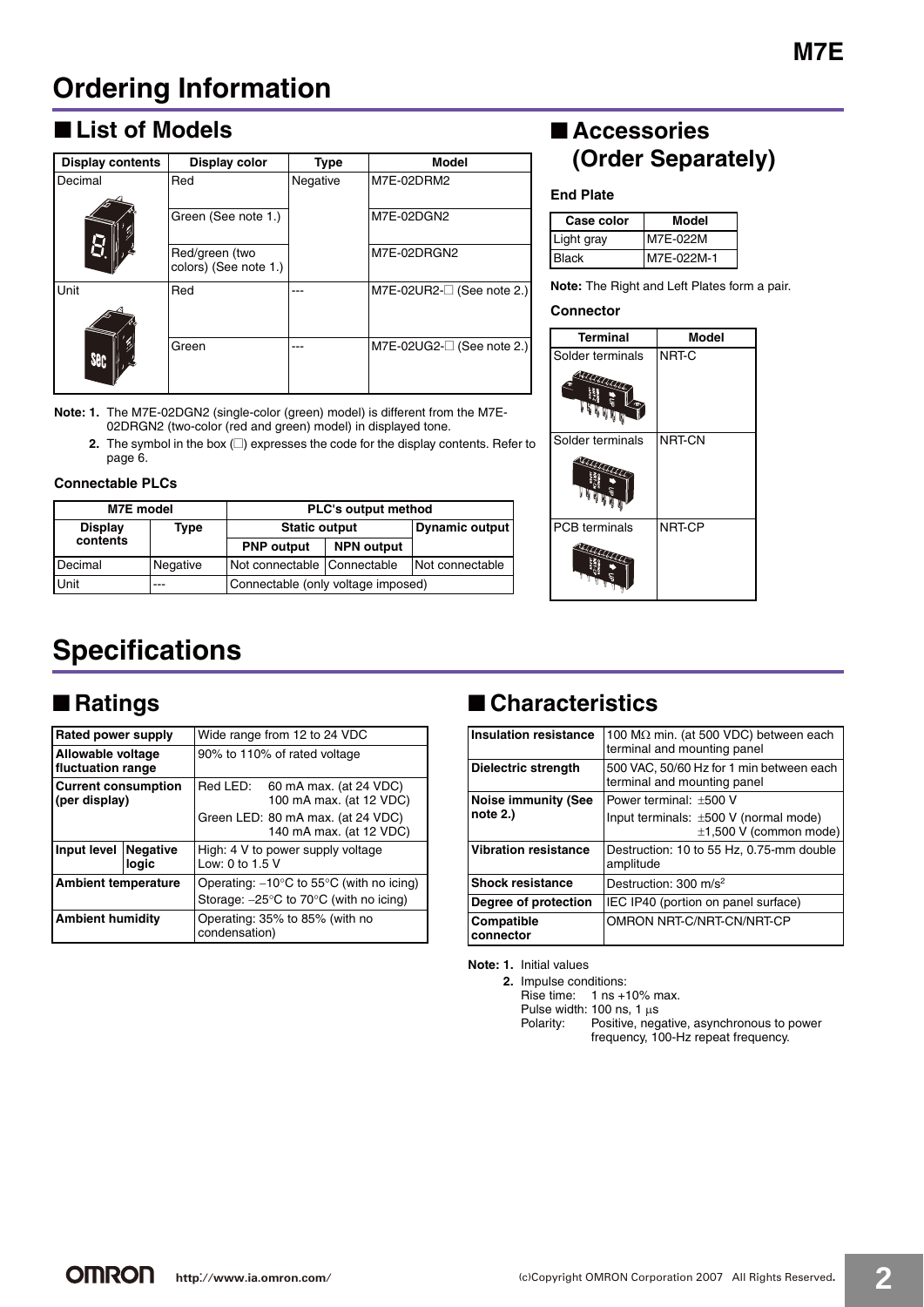LED display

# **Installation**

## ■ **Terminal Arrangement/Functions**

#### **Terminal Arrangement** Note: Values in parentheses apply to the NRT-□ Connector's pin numbers.

# ■ **Block Diagram**

**Note:** Circled numbers are the connector pin numbers.



#### $\overline{R}$ elements  $\mathbf{C}$ Input circuit/ driver circuit  $\mathsf D$ E. Dp  $E$ R/G **RRT** Zero blanking **RBO** circuit

**Switching** egulato

## **Terminal Functions**

| <b>Terminal</b><br>symbol | Name              | <b>Function</b>                                                                                                                                                                                                                     |  |  |  |  |  |  |
|---------------------------|-------------------|-------------------------------------------------------------------------------------------------------------------------------------------------------------------------------------------------------------------------------------|--|--|--|--|--|--|
| v                         | Power supply      | Positive (+) power-supply terminal.                                                                                                                                                                                                 |  |  |  |  |  |  |
| <b>RBO</b>                | Control<br>output | Low is output during zero blanking.                                                                                                                                                                                                 |  |  |  |  |  |  |
| <b>RBI</b>                | Control input     | Turns OFF when the input is low while the decimal point is not lit and the<br>contents of display is 0.                                                                                                                             |  |  |  |  |  |  |
| A<br>B<br>С<br>D          | Data inputs       | • Displays a digit or symbol corresponding to the value of the<br>$\binom{2^0}{2^1}$<br>A<br>B<br>binary code signal.<br>$(2^2)$<br>C<br>• Decimal display uses 0 to 9; nothing will be displayed for<br>$D(2^3)$<br>higher values. |  |  |  |  |  |  |
| <b>DP</b>                 | Data input        | The decimal point lights. Operates independently from the LE terminal.                                                                                                                                                              |  |  |  |  |  |  |
| LE.                       | Control input     | Latch input: The immediately preceding display condition is retained.                                                                                                                                                               |  |  |  |  |  |  |
| R/G                       | Control input     | Set low for green display and high for red display. (See note.)                                                                                                                                                                     |  |  |  |  |  |  |
| G                         |                   | Power supply   0-V power-supply (ground) input terminal (GND).                                                                                                                                                                      |  |  |  |  |  |  |

## **Signal Input Circuit**

### **Negative Logic Standard Model**



**Note:** Only for the M7E-02DRGN2.

# ■ **Input Codes**

Operation Examples of RBI and RBO

Zero suppression functions and RBO is low when the display is  $\Omega$ , the decimal point is not lit, and RBI is low.

- Example 1: Zero blanking is not required and the RBI input and RBO output of each digit are open.
- Example 2: Wired as shown when there is zero blanking. If the data of the rightmost digit is  $0, \mathcal{Q}$  will be displayed.
- Example 3: Zero blanking is valid for only the digits on the left of the lit digit and decimal point.
- Example 4: Zero blanking is valid for the second digit and the following digits that are on the right of the lit digit and decimal point. If the first- to fourth-digit values are all 0 and the decimal point is lit with the fourth digit,  $0.0$ will be displayed. (There is no data in  $\square\square$ .)
- **Note:** Use RBO output for the connection with RBI input only.

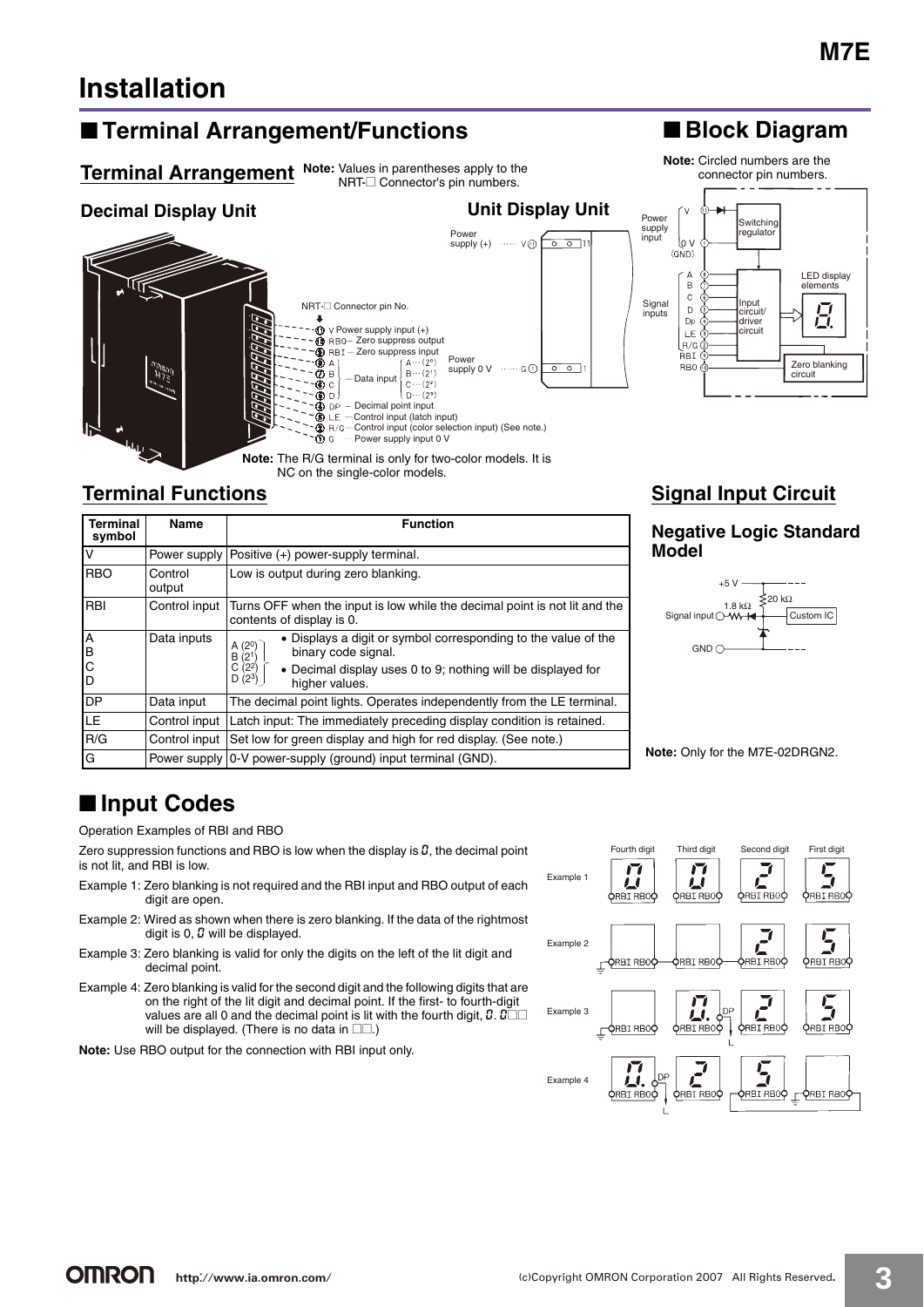## **Negative Logic Unit**

**•** The display color will be green if the color control input of terminal 2 is set low and red if it is set high.

**•** All inputs are pulled up internally. Therefore high can be open.

|                           |               |         |               | Input signal |               |               |                | Out-<br>put | <b>Output display condition</b>                                                                 |         |
|---------------------------|---------------|---------|---------------|--------------|---------------|---------------|----------------|-------------|-------------------------------------------------------------------------------------------------|---------|
| Connector<br>pin No.      | $\circled{3}$ | (5)     | $\circledast$ | ි            | $\circledast$ | $\circled{4}$ | $\circledcirc$ | (10)        |                                                                                                 |         |
| <b>Terminal</b><br>symbol | LE            | D       | C             | в            | A             | <b>DP</b>     | RBI            | <b>RBO</b>  | <b>Decimal</b>                                                                                  |         |
| Input                     | H             | H       | н             | н            | н             | н             | L              | L           | <b>Blank</b>                                                                                    | $*_{2}$ |
| signals                   | H             | H       | H             | H            | H             | H             | H              | H           | ū                                                                                               |         |
|                           | H             | н       | H             | H            | L             | H             | $*1$           | H           |                                                                                                 |         |
|                           | H             | H       | H             | $\mathbf{L}$ | н             | H             | $*1$           | H           | $\overline{c}$                                                                                  |         |
|                           | H             | н       | H             | $\mathbf{L}$ | L             | н             | $*1$           | н           | 3                                                                                               |         |
|                           | H             | H       | L             | н            | H             | H             | $*1$           | H           | Ч                                                                                               |         |
|                           | H             | H       | L             | H            | L             | H             | $*1$           | H           | 5                                                                                               |         |
|                           | н             | H       | L             | L            | H             | H             | $*1$           | H           | 5                                                                                               |         |
|                           | H             | H       | L             | L            | L             | H             | $*1$           | H           | ŋ                                                                                               |         |
|                           | H             | L       | H             | H            | H             | H             | $*1$           | H           | 8                                                                                               |         |
|                           | н             | L       | н             | н            | L             | н             | $*1$           | H           | 9                                                                                               |         |
|                           | H             | L       | H             | L            | H             | H             | $*1$           | H           | ä,                                                                                              | *3      |
|                           | н             | L       | н             | L            | L             | H             | $*1$           | H           | <b>Blank</b>                                                                                    |         |
|                           | H             | L       | $\mathbf{L}$  | H            | H             | H             | $*1$           | H           | <b>Blank</b>                                                                                    |         |
|                           | H             | L       | L             | H            | L             | H             | $*1$           | H           | <b>Blank</b>                                                                                    |         |
|                           | H             | L       | L             | L            | H             | H             | $*1$           | H           | <b>Blank</b>                                                                                    |         |
|                           | н             | L       | L             | I.           | L             | H             | $*1$           | H           | <b>Blank</b>                                                                                    |         |
|                           | $\star$       | $\star$ | $\star$       | $\star$      | $\star$       | L             | $*1$           | H           | $\ddot{\phantom{0}}$                                                                            |         |
|                           | н             | н       | н             | H            | н             | L             | $*1$           | H           | ū                                                                                               | $*_{2}$ |
|                           | L             | $*1$    | $*1$          | $*1$         | $*1$          | $*1$          | $*1$           | н           | Retains the display conditions of<br>A to D terminals before LE goes<br>low. DP is not related. |         |

\*1 Either low or high.

\*2 Even if the data input is 0 and RBI is low, "*D*." will be displayed if DP is low.

\*3 Indicates the minus symbol (-) on the 7-segment display.

## ■ **External Connections**

Refer to the Block Diagram on page 3 and Terminal Arrangement/Functions on page 3 before performing external connections for each Unit.

## **PLC Connections**

Refer to your PLC operation manual before connecting the PLC.

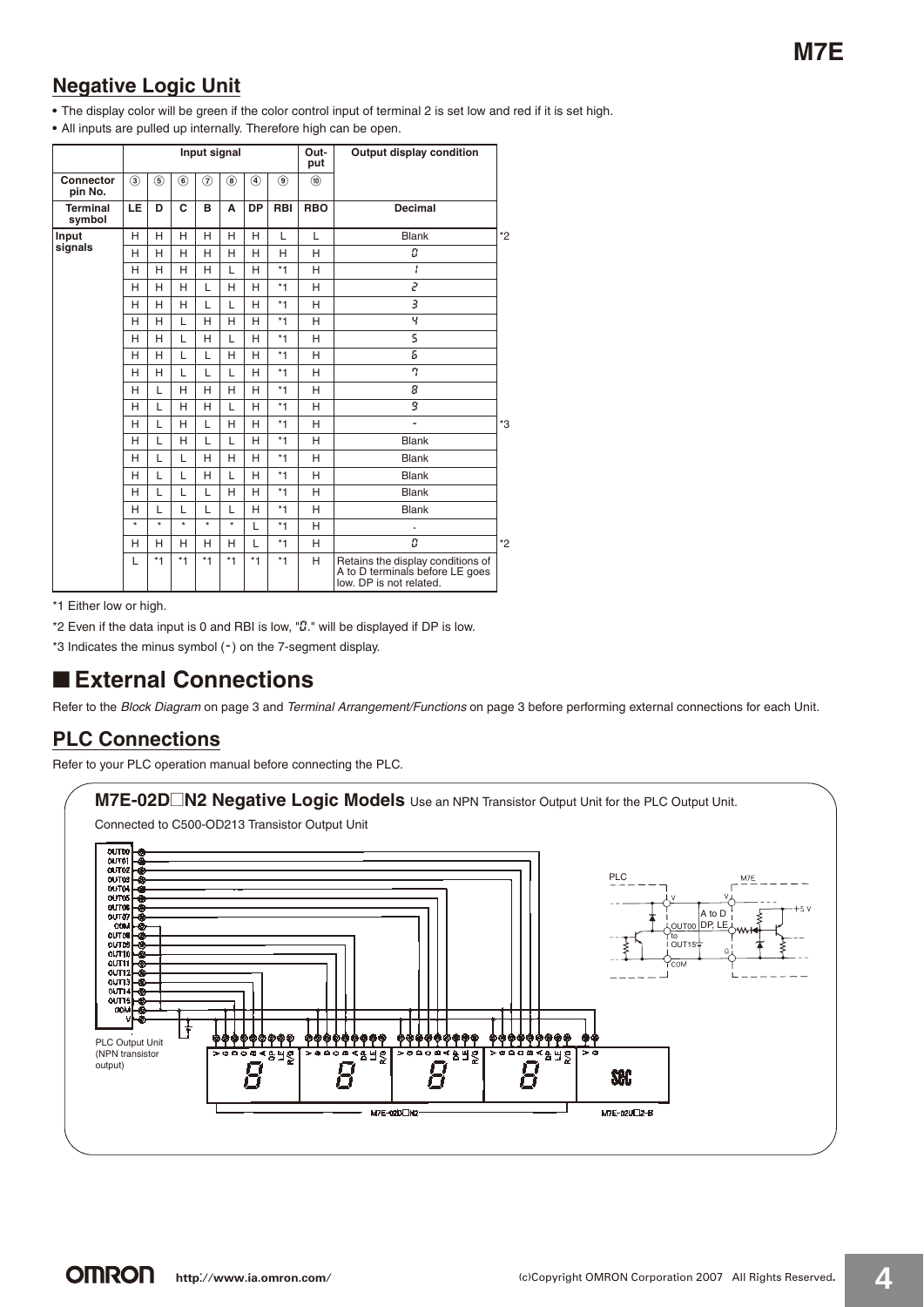# ■ **Operation Timing (Input Signal Timing)**

## **Negative Logic**



| Pulse duration (tw) | $1.5$ ms min.   |  |  |
|---------------------|-----------------|--|--|
| Hold time (th)      | $10.75$ ms min. |  |  |
| Setup time (ts)     | 12.25 ms min.   |  |  |

# ■ **Operation Chart**

The following example shows the relationship between each input terminal and the display condition.

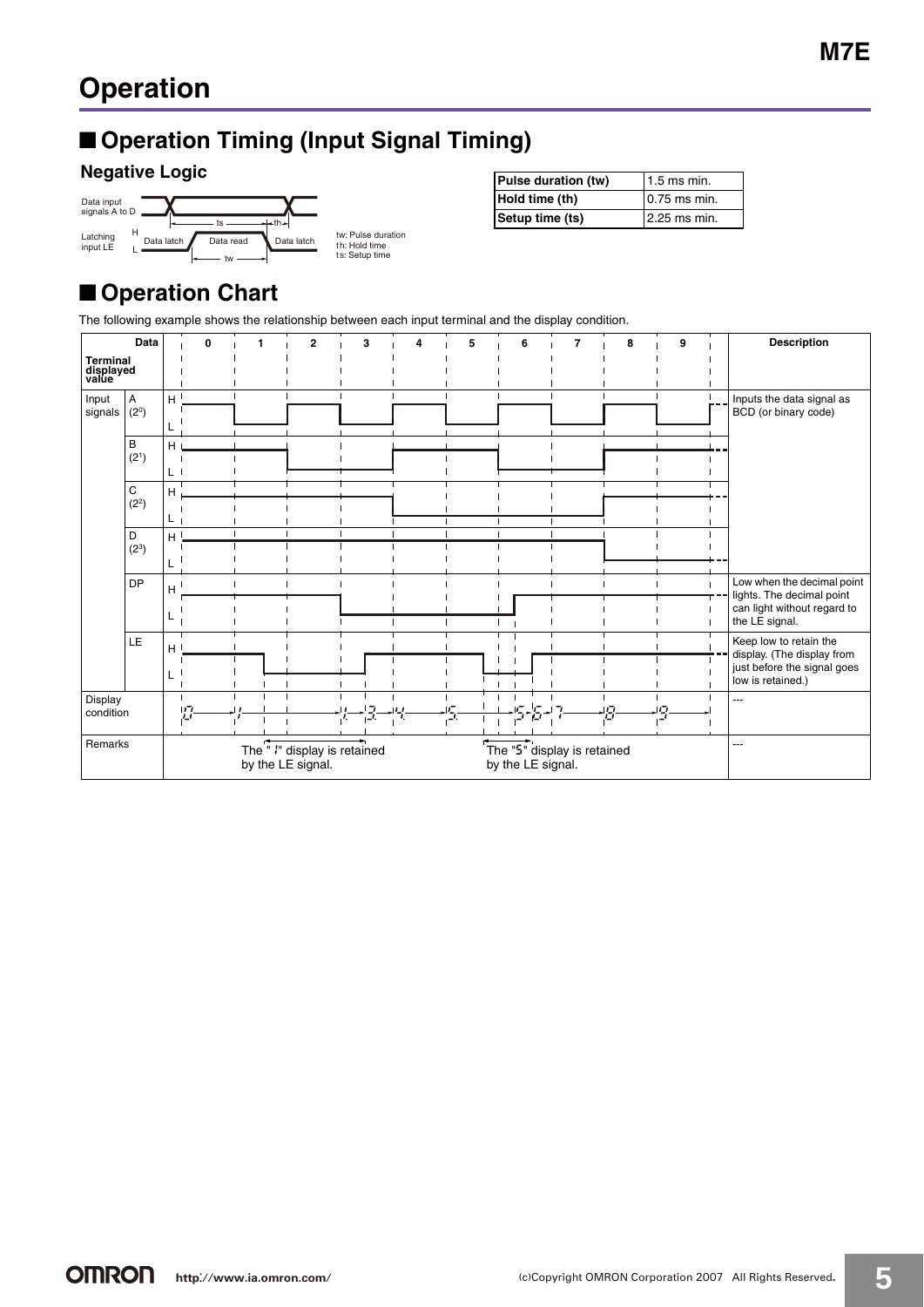# **Dimensions**

**Note:** All units are in millimeters unless otherwise indicated.





# ■ **Accessories (Order Separately)**

## **End Plate**

**M7E-022M(-1)**







## **Face Plate**

**•** A face plate is used with the Unit Display Unit, which incorporates a surface-lighting LED.

**•** The following face plates are available.

**•** Custom face plates can be made. Refer to the following for the procedure.

| Symbol              | -                | в   |     |    | G  |               |              | JC1   |         |     | 74<br>▃         | Z2               |
|---------------------|------------------|-----|-----|----|----|---------------|--------------|-------|---------|-----|-----------------|------------------|
| Display<br>contents | Blank<br>display | sec | min | kg | mm | $\mathsf{cm}$ | $\mathsf{m}$ | m/min | $\circ$ | rom | <b>O/</b><br>70 | pom <sup>1</sup> |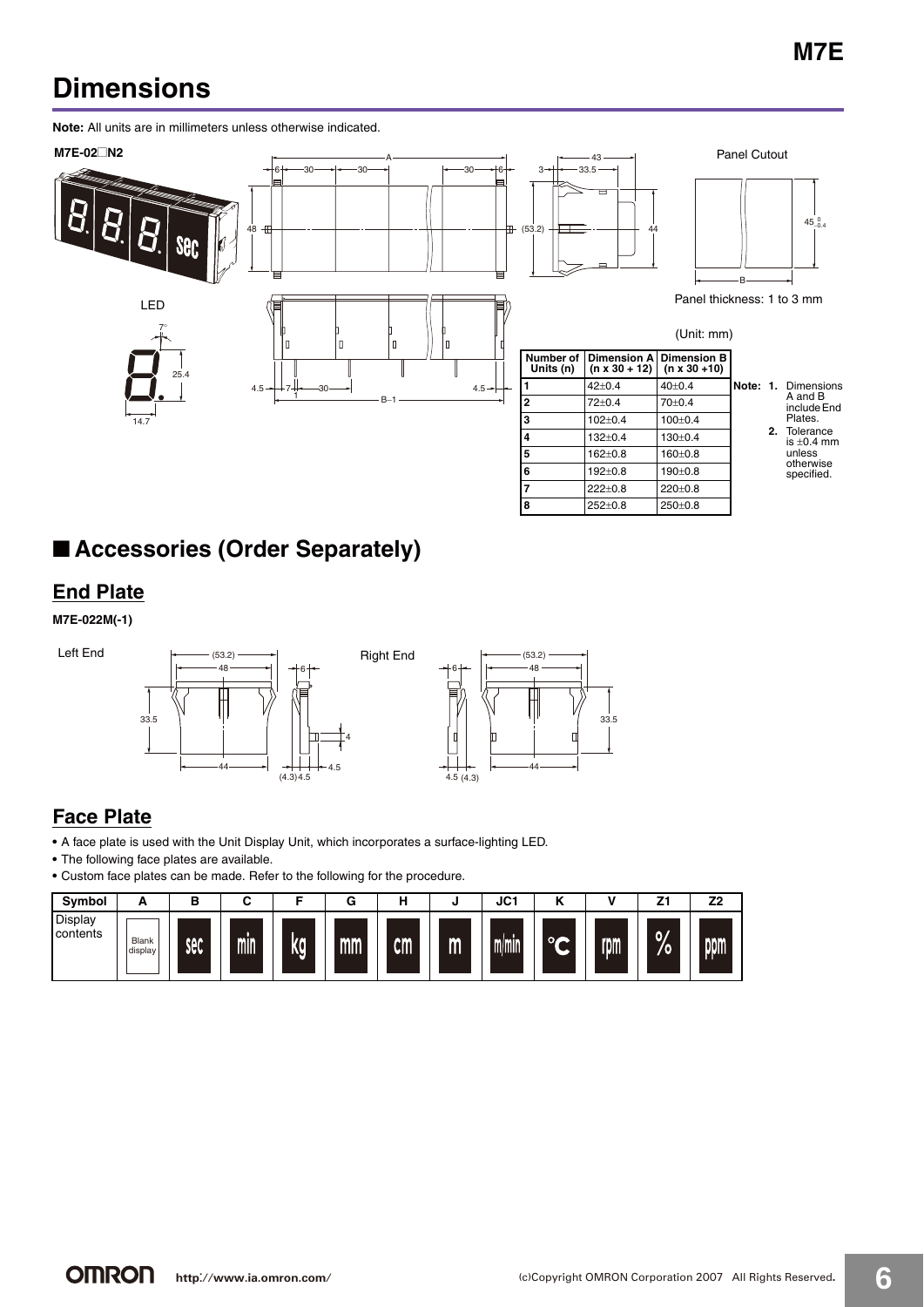# ■ **Precautions for Correct Use**

## **Display Unit**

Refer to *Safety Precautions for M7E*.

## **Procedure for Making Face Plates for M7E-02 Unit Display Unit**

Custom face plates can be made according to the following guidelines.

- **1.** Prepare a blank Unit Display Unit (M7E-02UR2-A or M7E-02UG2-A) for the desired lighting color.
- **2.** Take transparent polyester film (with thickness equivalent to 0.188) and cut it to the following dimensions.



- **3.** Print solid black on the film covering all area except the character and so that the desired unit character is within the character display range (with the unit character transparent).
- **4.** Install the completed face plate into the Unit Display Unit.



ALL DIMENSIONS SHOWN ARE IN MILLIMETERS.

To convert millimeters into inches, multiply by 0.03937. To convert grams into ounces, multiply by 0.03527.

In the interest of product improvement, specifications are subject to change without notice.

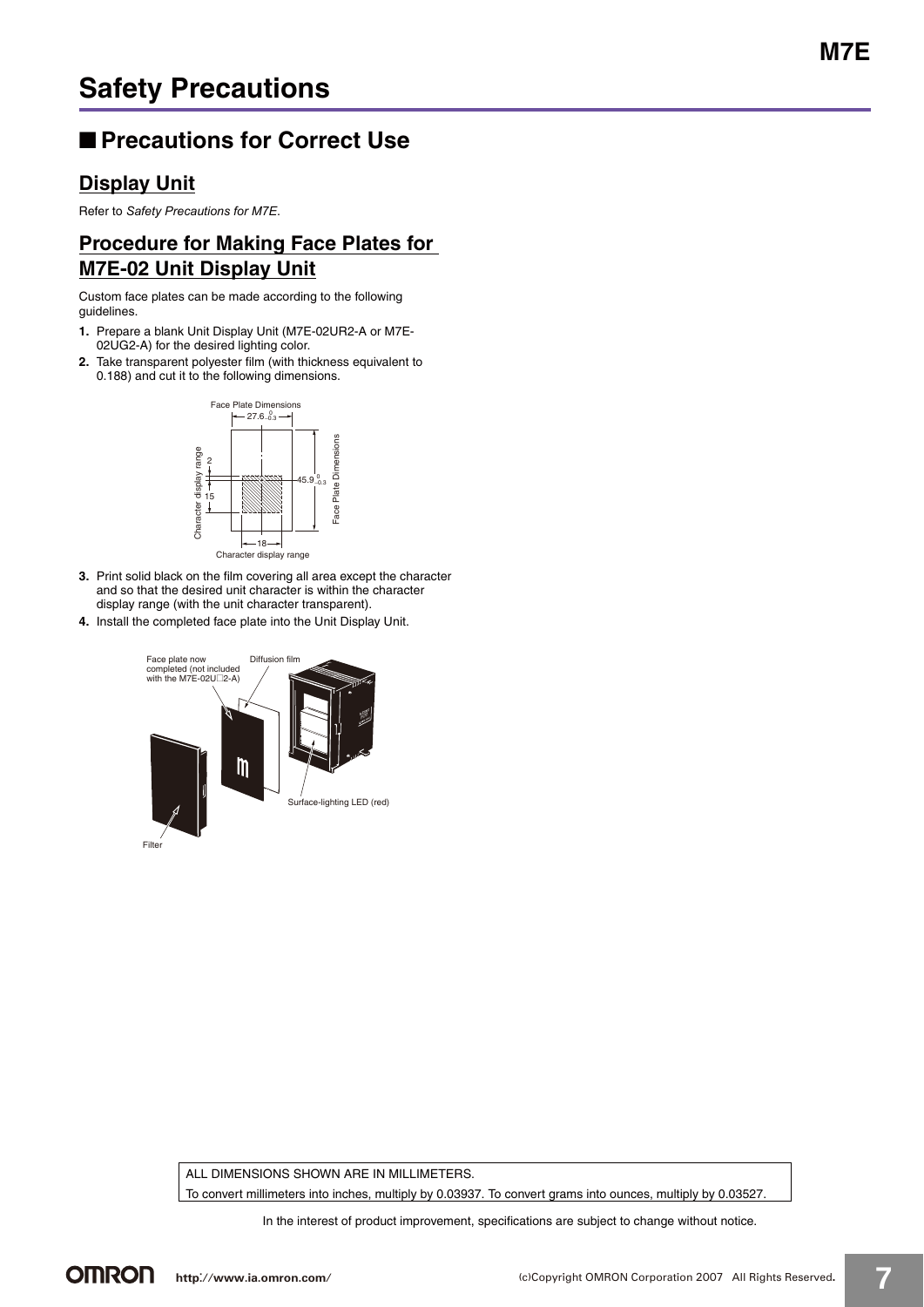# ■ **Precautions for Correct Use**

## **Display Units**

#### **Installation environment**

- **•** Use the Unit in locations that are not subject to organic solvents (thinner, benzene, etc.), strong alkali, strong acid, sunlight, and corrosive gases.
- **•** These Display Units are designed for indoor use only. Visibility may be significantly reduced if the Unit is used outside or in locations where the ambient brightness exceeds the brightness of the M7E. The product is not drip-proof. Use the product where it will not be subject to water or oil splashing.
- **•** Use the Units in areas not subject to vibration or shock in excess of specifications.

## **Mounting**

**•** Link the Units by snapping the projecting tips and slots together.





following figure and press the upper

## **Connector Insertion**

When inserting the connector, make sure that the UP arrow is pointing upwards.







#### **Wiring and Connections**

Make sure that no wire is more than five meters long when wiring.

#### **Handling**

There are projecting tips made of resin on the side of each Display Unit. Be sure not to drop the Display Unit, otherwise the projecting tips may break.

## **Procedure for Making Face Plates for M7E-01 Unit Display Unit**

Custom face plates can be made according to the following guidelines.

- **1.** Prepare a blank Unit Display Unit (M7E-01UR2-A or M7E-01UG2-A) for the desired lighting color.
- **2.** Take transparent polyester film (with thickness equivalent to 0.188) and cut it to the following dimensions.



- **3.** Print solid black on the film covering all areas except the character and so that the desired unit character is within the character display range (with the unit character transparent).
- **4.** Install the completed face plate into the Unit Display Unit.



## **Mother Board**

### **Wiring and Connections**

Secure the cable and lead wires with the panel so that no excessive force will be imposed on the input connector or power supply terminals.



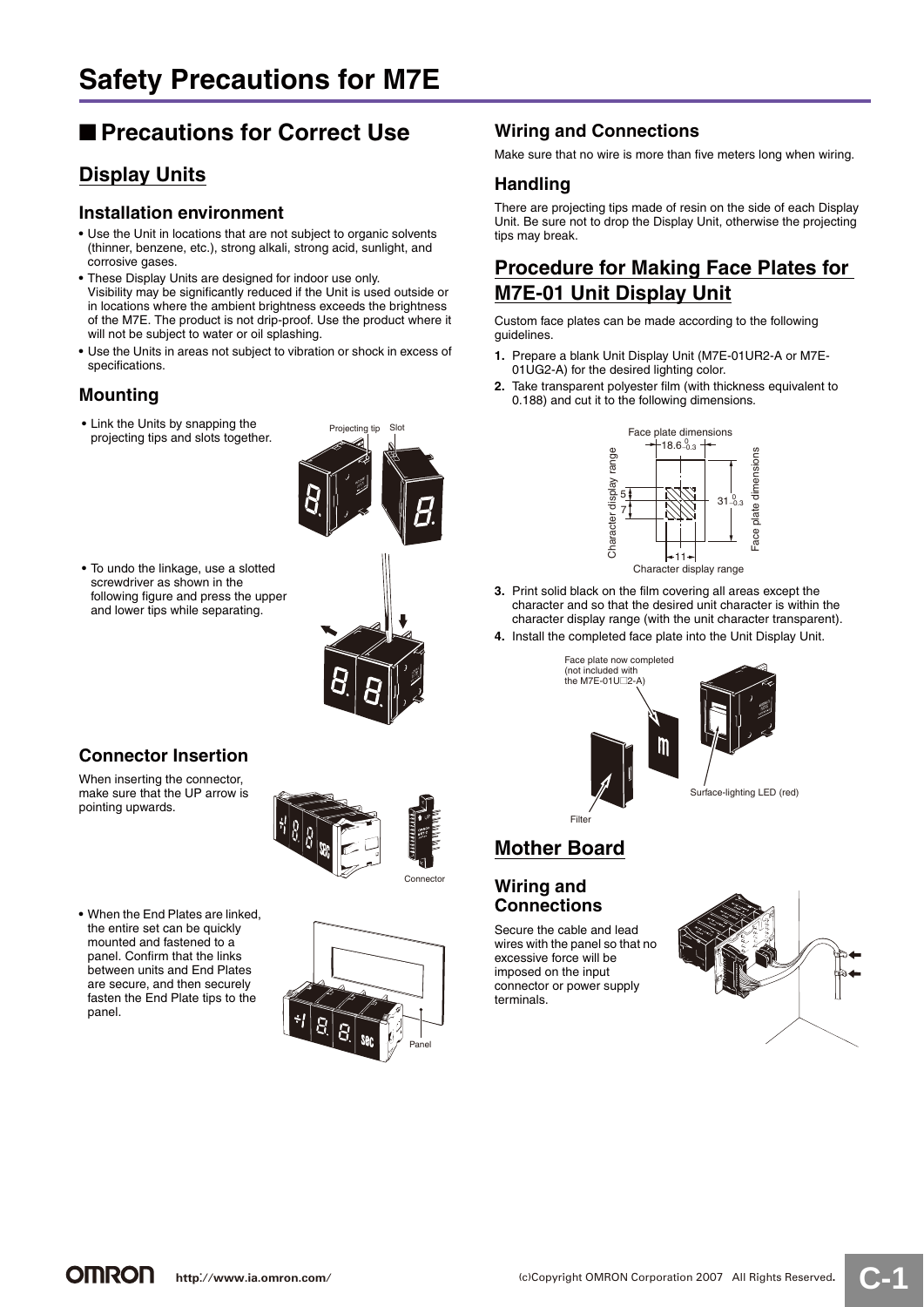#### **M7E Connection**

**•** Connection of Mother Board and M7E

| Mother board Positive | Negative | <b>Dynamic</b>                                              |                             |
|-----------------------|----------|-------------------------------------------------------------|-----------------------------|
| <b>Static</b>         |          | $\vert \times$ (See note.) $\vert \circ \rangle$ : Possible |                             |
| Dynamic               |          |                                                             | $\vert \times$ : Impossible |

**Note:** Do not connect the Mother Board static model to the M7E-01D□D2(-B) dynamic model, otherwise LE will be held.

- When using the M7E-01<sup>1</sup> P2(-B) positive logic standard model, a pullup resistor may be required. Check the output circuit of the connecting device and use a pull-up resistor if necessary.
- **•** All M7E models used on a single Mother Board must be identical.

#### **Connecting or Disconnecting the M7E**





ALL DIMENSIONS SHOWN ARE IN MILLIMETERS. To convert millimeters into inches, multiply by 0.03937. To convert grams into ounces, multiply by 0.03527.

In the interest of product improvement, specifications are subject to change without notice.